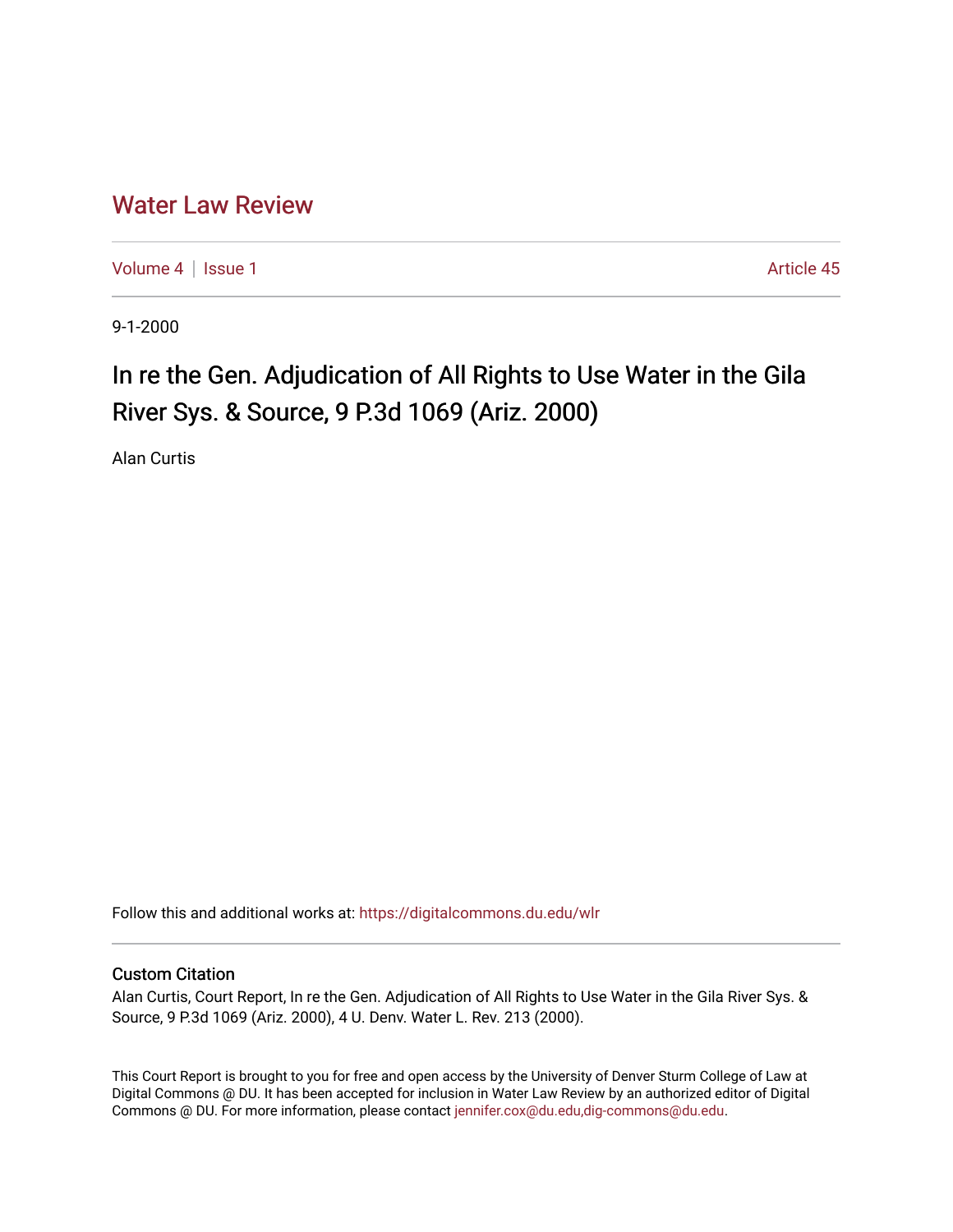the court of appeals reasoned that because genuine factual issues existed, summary judgment was improper. The court of appeals reversed the trial court's grant of summary judgment and remanded.

*Makayla Shannon*

#### ARIZONA

*In re* the Gen. Adjudication of All Rights to Use Water in the Gila River Sys. **&** Source, 9 P.3d 1069 (Ariz. 2000) (holding (1) the subflow zone in the Gila River system is defined as saturated floodplain Holocene alluvium, and waters from wells with cones of depression extending into this subflow zone are appropriable; (2) a well is presumed to be pumping percolating groundwater, until the Department of Water Resources establishes by a preponderance of evidence the well is pumping subflow via its cone of depression; and (3) judicially redefining subflow to include percolating, non-appropriable waters is not an unconstitutional taking of private property or an usurpation of the legislative function by the courts).

In an action to determine the extent and priority of water use rights in the Gila River system and source, the trial court adopted a test that presumed a well pumped appropriable subflow if the volume of a given stream was shown to be depleted by 50% or more of the total volume pumped by a well during a ninety-day period. The court of appeals rejected the "50%/90-day test" as inconclusive to determine the nature of the water being pumped. On remand, the trial court held a ten-day evidentiary hearing, using testimony and reports from hydrologists and hydrological engineers, to develop a test to determine which waters were part of the subflow, and thus appropriable for public use. The trial court found the Holocene alluvium was the only stable geological unit associated with most rivers and streams. When saturated, this sedimentary layer becomes subflow. Wells connected to the subflow were subject to public-use doctrines. Identical gradient and flow direction, chemical composition, groundwater elevation of the saturated floodplain Holocene alluvium, and water from the well indicated connection to the subflow.

Groundwater users from several cities asked the trial court to exclude certain wells from the adjudication. The trial court applied the new test to determine subflow and found that wells within the saturated floodplain Holocene alluvium were subject to rules regarding public appropriation. Further, wells outside the alluvium found to be pumping water from a stream or its subflow were also subject to adjudication, unless such use was determined to have a de minimus effect on the river system. The trial court ordered the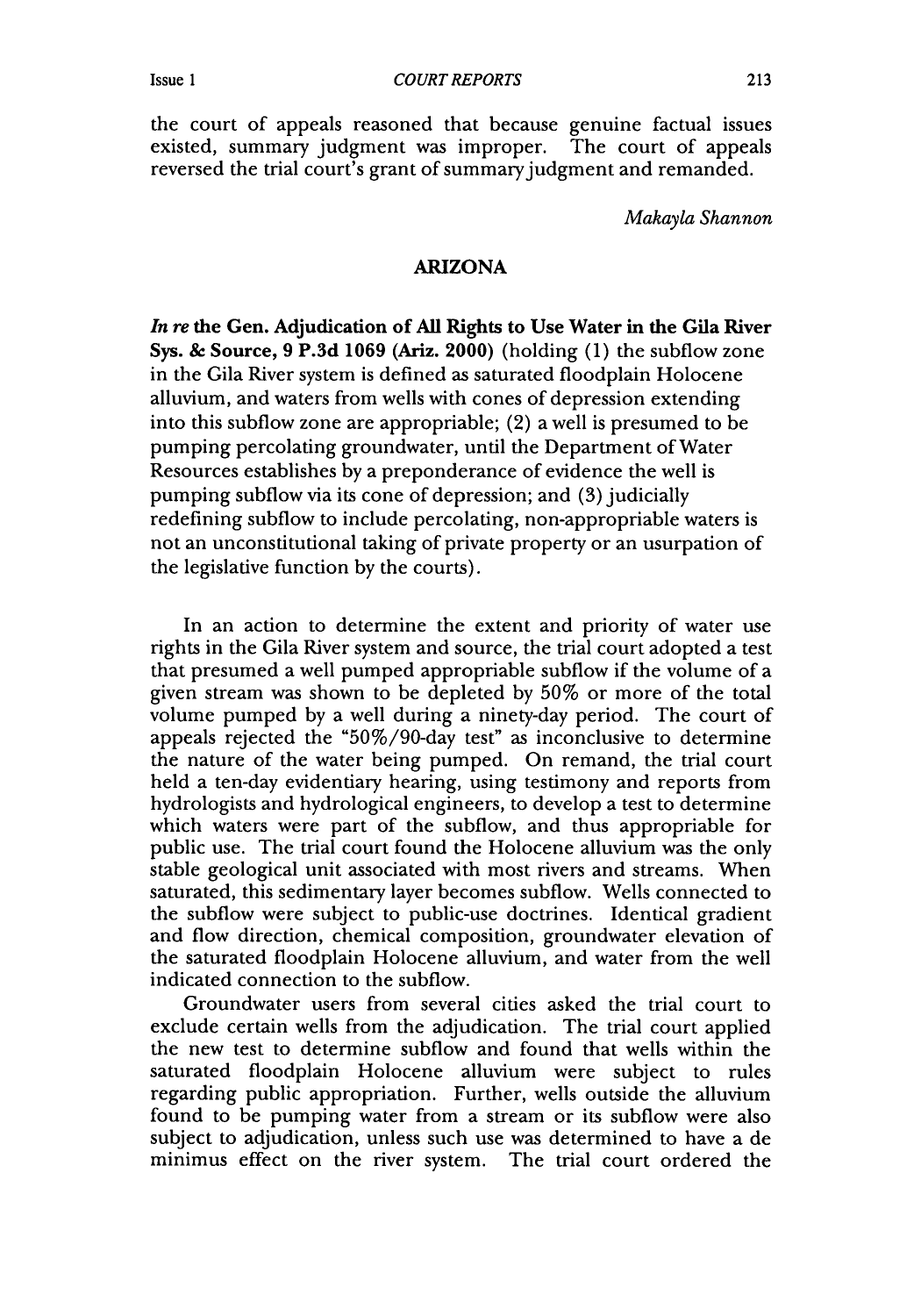Department of Water Resources ("DWR") to designate well use according to the new rule and to reflect these designations in its hydrographic surveys. The groundwater users appealed, claiming the rule was arbitrary and the tests suggested by the trial court did not provide a reliable means to determine a connection between a well and the subflow where a direct connection did not already exist. Further, the groundwater users claimed application of the new standard was a legislative act, and violated constitutional separation of powers principles. Finally, the groundwater users contended the new rule constituted an unauthorized taking of private property in violation of their Fifth Amendment rights.

In connection with the test applied by the lower court, the groundwater users argued the subflow zone should be limited to the "post-1880 entrenchment channel" which their experts testified was a well-known, well-documented, and reliable indicator of subflow. The supreme court rejected this argument, noting that testimony and reports available to the trial court also indicated the saturated floodplain Holocene alluvium was a distinct geological unit, which provided a direct hydraulic connection to the stream. This connection could be verified by analyzing the groundwater elevation in the saturated floodplain Holocene alluvium, gradient and flow direction, or comparison with the chemical composition of surface water. The trial court found, as a matter of fact, that the use of the saturated floodplain Holocene alluvium was reliable based on geology and aquifer characteristics. The supreme court affirmed, finding use of the floodplain Holocene alluvium as an indicator of subflow was clearly supported by the evidence.

The supreme court also affirmed the lower court's finding that wells outside the subflow zone parameters might be subject to the adjudication in cases where their cones of depression extend into adjacent subflow zones. Further, the court asserted that DWR analysis of the gradient, flow, or chemical composition of water from a well's cone of depression could be used to determine whether a well is pumping subflow. When a well is located outside the saturated floodplain Holocene alluvium, the court found a strong initial presumption that the well is pumping percolating groundwater. However, once DWR determines a well pumped subflow, the well owner must rebut this finding by presenting a preponderance of evidence to the contrary.

Finally, the supreme court rejected the groundwater users' argument that judicially redefining the subflow violated both separation of powers principles and the Fifth Amendment. First, the court noted it had established subflow guidelines for nearly seventy years without any action or direction from the legislature. Second, the new definition of subflow was addressed only to appropriable water and did not change the legal status of underground water outside the subflow zone. Third, through specific statutory authorization, the